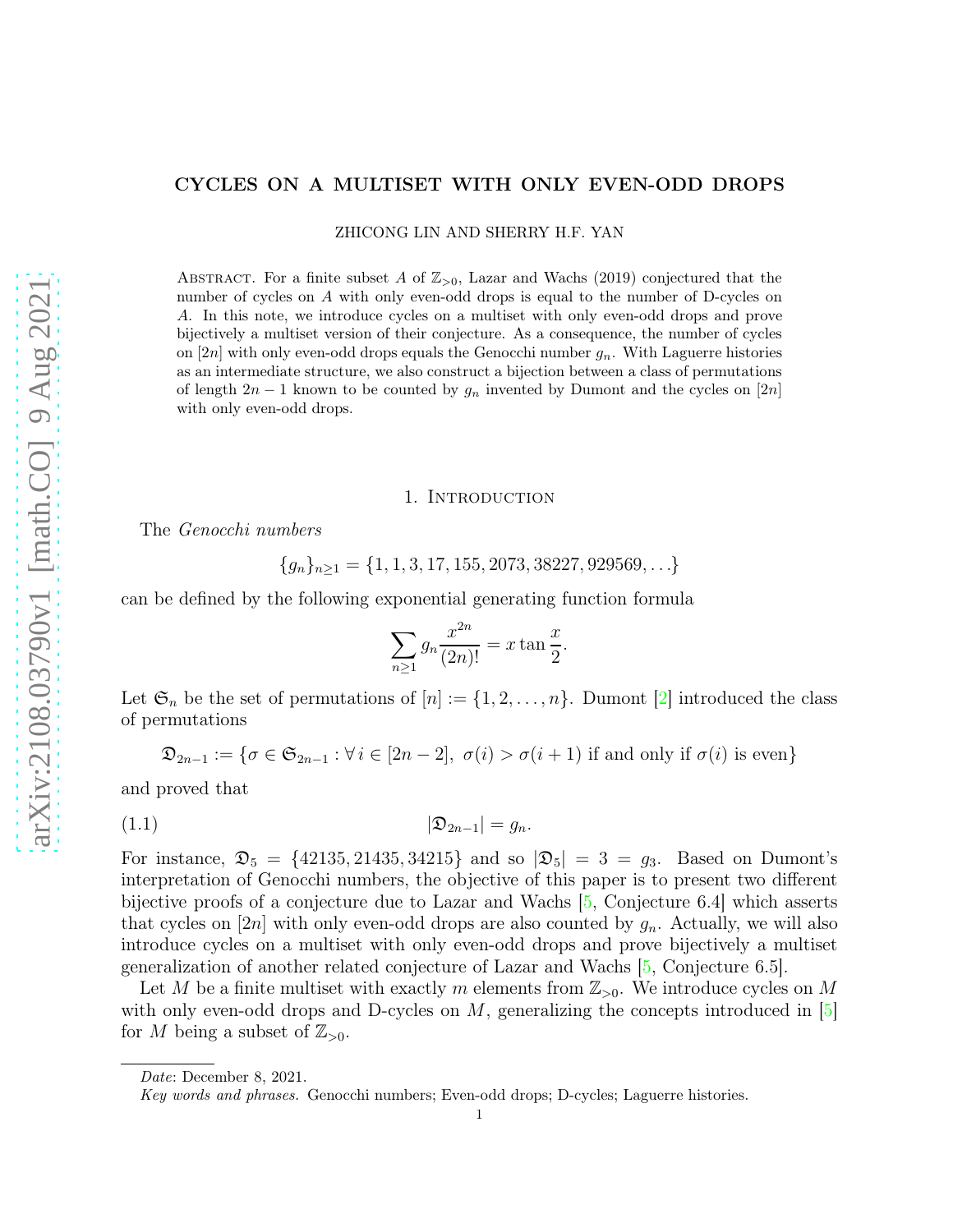#### <span id="page-1-4"></span>2 Z. LIN AND S.H.F. YAN

**Definition 1.** A cycle  $(a_1, a_2, \ldots, a_m)$  on M (i.e., as multiset  $\{a_i : 1 \le i \le m\} = M$ ) is said to **have only even-odd drops** if whenever  $a_i > a_{i+1}$  (as a cycle, we usually assume  $a_{m+1} = a_1$ ), then  $a_i$  is even and  $a_{i+1}$  is odd; it is a **D-cycle** if  $a_i \le a_{i+1}$  when  $a_i$  is odd and  $a_i \ge a_{i+1}$  when  $a_i$  is even for all  $1 \le i \le m$ . For example, as cycles on the multiset  $\{1^2, 2^2, 3^2, 4^2\}$ ,  $(1, 2, 1, 2, 4, 3, 3, 4)$  has only even-odd drops but is not a D-cycle, while  $(1, 2, 1, 4, 3, 3, 4, 2)$  is a D-cycle that does not have only even-odd drops. Let  $\mathcal{EC}_M$  be the set of cycles on M with only even-odd drops and let  $DC_M$  be the set of D-cycles on M.

Note that in order for  $\mathcal{EC}_M$  or  $\mathcal{DC}_M$  to be non empty, the smallest element in M must be odd and the greatest element in M must be even. When  $M = [n]$ , we simply write  $\mathcal{EC}_n$ and  $DC_n$  for  $\mathcal{EC}_{[n]}$  and  $DC_{[n]}$ , respectively. For example,

$$
\mathcal{EC}_6 = \{ (1, 2, 3, 4, 5, 6), (1, 2, 4, 3, 5, 6), (1, 2, 5, 6, 3, 4) \},\n\mathcal{DC}_6 = \{ (1, 3, 5, 6, 4, 2), (1, 4, 3, 5, 6, 2), (1, 5, 6, 3, 4, 2) \}.
$$

The next result proves  $[5, \text{Conjecture } 6.4]$  bijectively<sup>[1](#page-1-0)</sup> in view of Dumont's result  $(1.1)$ .

<span id="page-1-2"></span>**Theorem 2.** There exists two bijections,  $\Phi$  and  $\Psi$ , between  $\mathcal{EC}_{2n}$  and  $\mathfrak{D}_{2n-1}$ .

The construction of  $\Phi$  is based on the classical Francon–Viennot bijection [\[3\]](#page-6-2) that encodes permutations as Laguerre histories, while  $\Psi$  is the composition of the bijection  $\psi$  below with a simple transformation.

<span id="page-1-1"></span>**Theorem 3.** For a fixed multiset M, there exists a bijection  $\psi$  between  $\mathcal{EC}_M$  and  $\mathcal{DC}_M$ .

For M being a subset of  $\mathbb{Z}_{>0}$ , the above theorem proves [\[5,](#page-6-1) Conjecture 6.5] bijectively. Thus, Theroem [3](#page-1-1) is a multiset generalization of [\[5,](#page-6-1) Conjecture 6.5]. As an immediate consequence of Theorems [2](#page-1-2) and [3](#page-1-1) and Dumont's result [\(1.1\)](#page-0-0), we have

# Corollary 4. For  $n \geq 1$ ,  $|\mathcal{EC}_{2n}| = |\mathcal{DC}_{2n}| = g_n$ .

Remark 5. Let  $\mathcal{EC}_{2n}^{(k)} := \mathcal{EC}_M$  with  $M = \{1^k, 2^k, \ldots, (2n)^k\}$ . Since  $|\mathcal{EC}_{2n}| = g_n$ ,  $|\mathcal{EC}_{2n}^{(k)}|$  can be considered as a new generalization of the Genocchi numbers. For another generalization of the Genocchi numbers using the model of trees, the reader is referred to  $\frac{1}{4}$ . Can the generating function for  $|\mathcal{EC}_{2n}^{(k)}|$  be calculated? Is there any divisibility property for  $|\mathcal{EC}_{2n}^{(k)}|$ similar to  $g_n$  (see [\[4\]](#page-6-3))?

The rest of this paper is organized as follows. After recalling the Françon–Viennot bijection, we construct  $\Phi$  in Section [2.](#page-1-3) In Section [3,](#page-4-0) we first present the bijection  $\psi$  for Theorem [3](#page-1-1) and then use it to construct  $\Psi$ . Finally, in Section [4,](#page-5-0) we provide an Inclusion-Exclusion approach to Dumont's result [\(1.1\)](#page-0-0) for the sake of completeness.

### 2. THE CONSTRUCTION OF  $\Phi$

<span id="page-1-3"></span>In order to construct  $\Phi$ , we need to recall the classical Françon–Viennot bijection [\[3\]](#page-6-2) first. A *Motzkin path* of length n is a lattice path in the first quadrant starting from  $(0, 0)$ , ending at  $(n, 0)$ , and using three possible steps:

 $U = (1, 1)$  (up step),  $L = (1, 0)$  (level step) and  $D = (1, -1)$  (down step).

<span id="page-1-0"></span><sup>&</sup>lt;sup>1</sup>We learnt that Qiongqiong Pan and Jiang Zeng  $[6]$  have also proved  $[5,$  Conjecture 6.4] independently using continued fractions.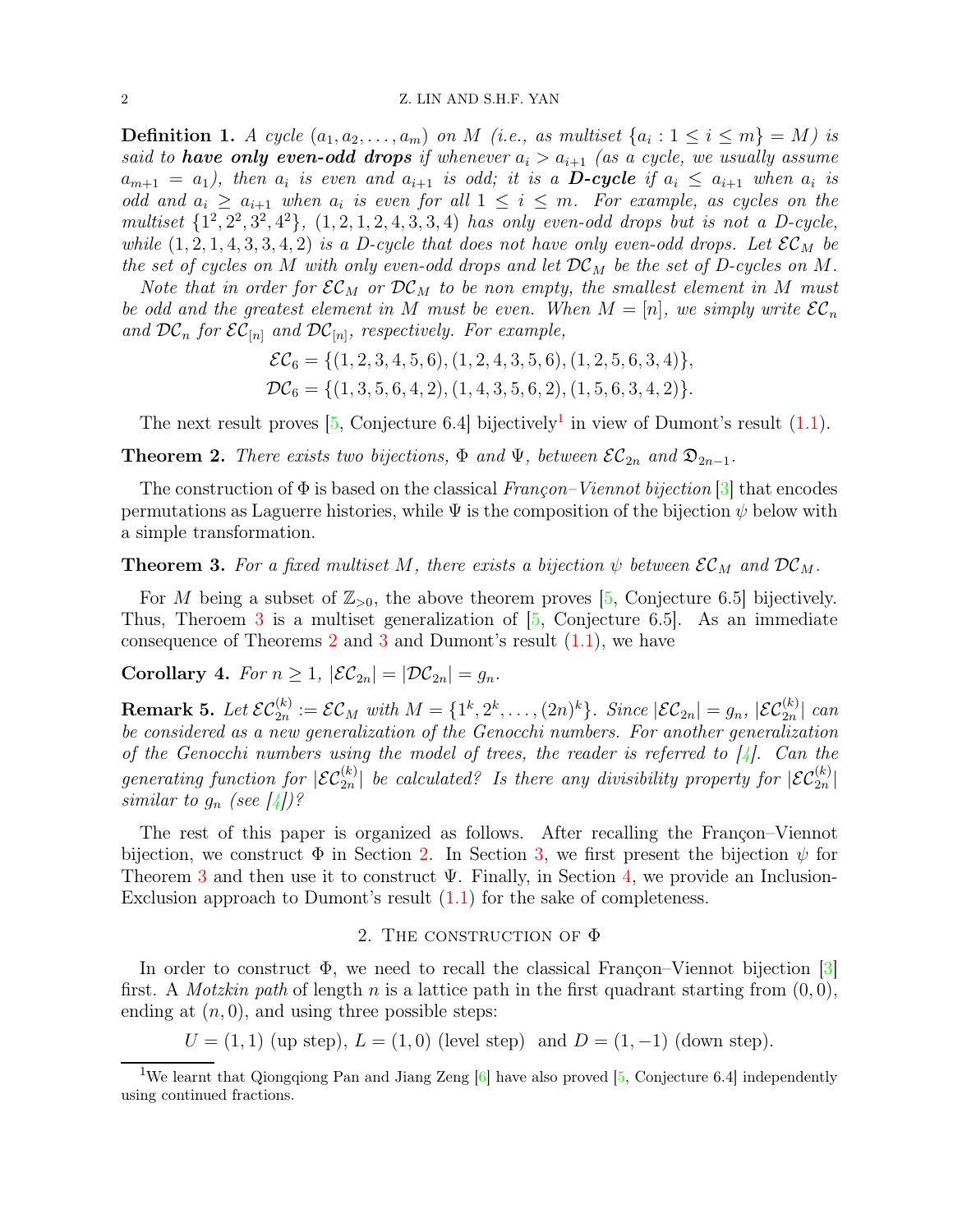<span id="page-2-1"></span>A 2-Motzkin path is a Motzkin path in which each level step is further distinguished into two different types of level steps  $L_0$  or  $L_1$ . A 2-Motzkin paths will be represented as a word over the alphabet  $\{U, D, L_0, L_1\}$ . A *Laguerre history* of length *n* is a pair  $(w, \mu)$ , where  $w = w_1 \cdots w_n$  is a 2-Motzkin path and  $\mu = (\mu_1, \dots, \mu_n)$  is a vector satisfying  $0 \leq \mu_i \leq h_i(w)$ , where

$$
h_i(w) := \#\{j \mid j < i, w_j = U\} - \#\{j \mid j < i, w_j = D\}
$$

is the *height* of the starting point of the *i*-th step of w. Denote by  $\mathfrak{L}_n$  the set of all Laguerre histories of length  $n$ .

For a permutation  $\sigma \in \mathfrak{S}_n$ , a letter  $\sigma(i)$  is called a valley (resp. peak, double descent, double ascent) of  $\sigma$  if  $\sigma(i-1) > \sigma(i) < \sigma(i+1)$  (resp.  $\sigma(i-1) < \sigma(i) > \sigma(i+1)$ ,  $\sigma(i-1) > \sigma(i) > \sigma(i+1), \sigma(i-1) < \sigma(i) < \sigma(i+1)$ , where we use the assumption  $\sigma(0) = \sigma(n+1) = 0$ . For a fixed  $1 \leq k \leq n-1$ , define

$$
(2-13)_k \sigma = \#\{i : i-1 > j \text{ and } \sigma(i-1) < \sigma(j) = k < \sigma(i)\}.
$$

The Françon–Viennot bijection  $\phi_{FV} : \mathfrak{S}_n \to \mathfrak{L}_{n-1}$  that we need is the following modified version (see for example [\[7\]](#page-6-5)) defined as  $\phi_{FV}(\sigma) = (w, \mu) \in \mathfrak{L}_{n-1}$ , where for each  $i \in [n-1]$ :

$$
w_i = \begin{cases} U & \text{if } i \text{ is a valley of } \sigma, \\ D & \text{if } i \text{ is a peak of } \sigma, \\ L_0 & \text{if } i \text{ is a double ascent of } \sigma, \\ L_1 & \text{if } i \text{ is a double descent of } \sigma, \end{cases}
$$

and  $\mu_i = (2-13)_i(\sigma)$ . For example, if  $\sigma = 528713649 \in \mathfrak{S}_9$ , then  $\phi_{FV}(\sigma) = (w, \mu)$ , where  $w = UUL_0UDDL_1D$  and  $\mu = (0, 1, 0, 0, 3, 1, 1, 1)$ . The reverse algorithm  $\phi_{FV}^{-1}$  building a permutation  $\sigma$  from a Laguerre history  $(w, \mu) \in \mathfrak{L}_{n-1}$  can be described iteratively as:

- Initialization:  $\sigma = \circ;$
- At the *i*-th  $(1 \le i \le n-1)$  step of the algorithm, replace the  $(h_i(w) + 1)$ -th  $\circ$  (from right to left) of  $\sigma$  by

$$
\begin{cases}\n\circ i\circ & \text{if } w_i = U, \\
i\circ & \text{if } w_i = L_0, \\
\circ i & \text{if } w_i = L_1, \\
i & \text{if } w_i = D;\n\end{cases}
$$

• The final permutation is obtained by replacing the last remaining  $\circ$  by n.

For example, if  $(w, \mu) = (UL_1 U D L_0 D, (0, 1, 1, 2, 0, 0)) \in \mathfrak{L}_6$ , then  $\sigma$  is built as follows:

 $\sigma = \circ \to \circ 1 \circ \to \circ 21 \circ \to \circ 3 \circ 21 \circ \to 43 \circ 21 \circ \to 43 \circ 215 \circ \to 43 \circ 215 \circ \to 437215 \circ.$ 

Now we begin to construct  $\Phi$  step by step. Let  $\mathfrak{S}_{2n-1}^{oe}$  be the set of permutations  $\sigma \in$  $\mathfrak{S}_{2n-1}$  with only *odd-even descents* (i.e., whenever  $\sigma(i) > \sigma(i+1)$ , then  $\sigma(i)$  is odd and  $\sigma(i+1)$  is even) and whose last entry is odd. For instance,  $\mathfrak{S}_5^{oe} = \{12345, 13245, 14523\}.$ 

<span id="page-2-0"></span>**Lemma 6.** There exists a bijection  $\eta : \mathcal{EC}_{2n} \to \mathfrak{S}_{2n-1}^{oe}$ .

*Proof.* For a cycle  $\alpha = (a_1, a_2, \ldots, a_{2n}) \in \mathcal{EC}_{2n}$  with  $a_1 = 1$ , define  $\eta(\alpha)$  to be the permutation  $a_2 - 1, a_3 - 1, \ldots, a_{2n} - 1$  (in one line notation), which is clearly in  $\mathfrak{S}_{2n-1}^{oe}$ . It is easy to see that  $\eta$  sets up an one-to-one correspondence between  $\mathcal{EC}_{2n}$  and  $\mathfrak{S}_{2n-1}^{oe}$  $\overline{\phantom{a}}$ .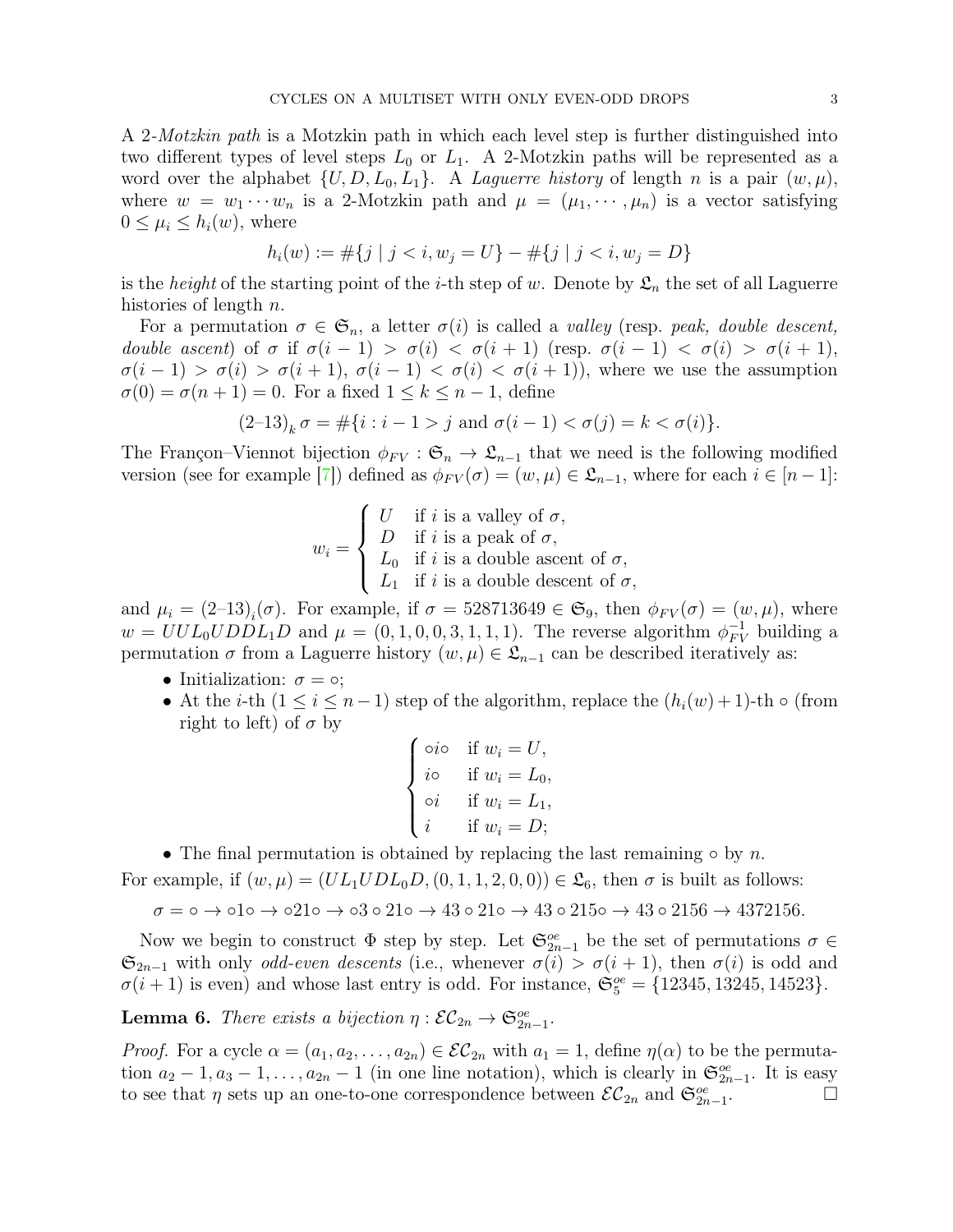Let us consider the subset  $M_{2n}$  of Laguerre histories  $(w, \mu) \in \mathfrak{L}_{2n}$  with the restriction that

$$
w_i = \begin{cases} D \text{ or } L_0, & \text{if } i \text{ is odd,} \\ U \text{ or } L_0, & \text{if } i \text{ is even.} \end{cases}
$$

For instance,

$$
M_4 = \{ (L_0 U D L_0, (0,0,0,0)), (L_0 U D L_0, (0,0,1,0)), (L_0 L_0 L_0 L_0, (0,0,0,0)) \}.
$$

<span id="page-3-1"></span>**Lemma 7.** The Françon–Viennot bijection  $\phi_{FV}$  restricts to a bijection between  $\mathfrak{S}_{2n-1}^{oe}$  and  $M_{2n-2}$ .

*Proof.* This follows from the observation that  $\sigma \in \mathfrak{S}_{2n-1}$  is a permutation in  $\mathfrak{S}_{2n-1}^{oe}$  if and only if for each  $i \in [2n-2]$ , the letter i of  $\sigma$  is a double ascent or a peak whenever i is odd and is a double ascent or a valley whenever i is even.

Let us consider another subset  $M_{2n}^*$  of Laguerre histories  $(w, \mu) \in \mathfrak{L}_{2n}$  with the restriction that

$$
w_i = \begin{cases} U \text{ or } L_0, & \text{if } i \text{ is odd,} \\ D \text{ or } L_1, & \text{if } i \text{ is even,} \end{cases}
$$

and  $1 \leq \mu_i \leq h_i(w)$  when i is even. For instance,

 $M_4^* = \{(UDUD, (0, 1, 0, 1)), (UL_1L_0D, (0, 1, 0, 1)), (UL_1L_0D, (0, 1, 1, 1))\}.$ 

<span id="page-3-2"></span>**Lemma 8.** The Françon–Viennot bijection  $\phi_{FV}$  restricts to a bijection between  $\mathfrak{D}_{2n-1}$  and  $M^*_{2n-2}$ .

*Proof.* Observe that  $\sigma \in \mathfrak{S}_{2n-1}$  is a permutation in  $\mathfrak{D}_{2n-1}$  if and only if (i)  $\sigma(2n-1) = 2n-1$ and (ii) for each  $i \in [2n-2]$ , the letter i of  $\sigma$  is a double ascent or a valley whenever i is odd and is a double descent or a peak whenever i is even. Thus, if  $\sigma \in \mathfrak{D}_{2n-1}$ , then  $\phi_{FV}(\sigma) \in M^*_{2n-2}$  (as  $\sigma(2n-1) = 2n-1$  forces  $\mu_i \geq 1$  when i is even). Conversely, if  $(w, \mu) \in M^*_{2n-2}$ , then as  $\mu_i \geq 1$  when i is even, it follows from the iterative construction of  $\sigma = \phi_{FV}^{-1}(w, \mu)$  that the  $\circ$  at the end of  $\sigma$  remains until the last step, i.e.,  $\sigma(2n-1) = 2n-1$ . Therefore, we have  $\phi_{FV}^{-1}(w,\mu) \in \mathfrak{D}_{2n-1}$  for any  $(w,\mu) \in M^*_{2n-2}$ .

<span id="page-3-3"></span>**Lemma 9.** There exists a bijection  $\rho : M_{2n} \to M_{2n}^*$ .



<span id="page-3-0"></span>FIGURE 1. The construction of  $\rho$ : a dashed level step represents  $L_1$ .

*Proof.* For a Laguerre history  $(w, \mu) \in M_{2n}$ , we construct  $\rho(w, \mu) = (w', \mu')$  by transforming each consecutive two steps  $(w_{2i-1}, w_{2i})$  and their weights  $(\mu_{2i-1}, \mu_{2i}) = (x, y)$   $(1 \le i \le n)$ according to the following four cases (see Fig. [1\)](#page-3-0):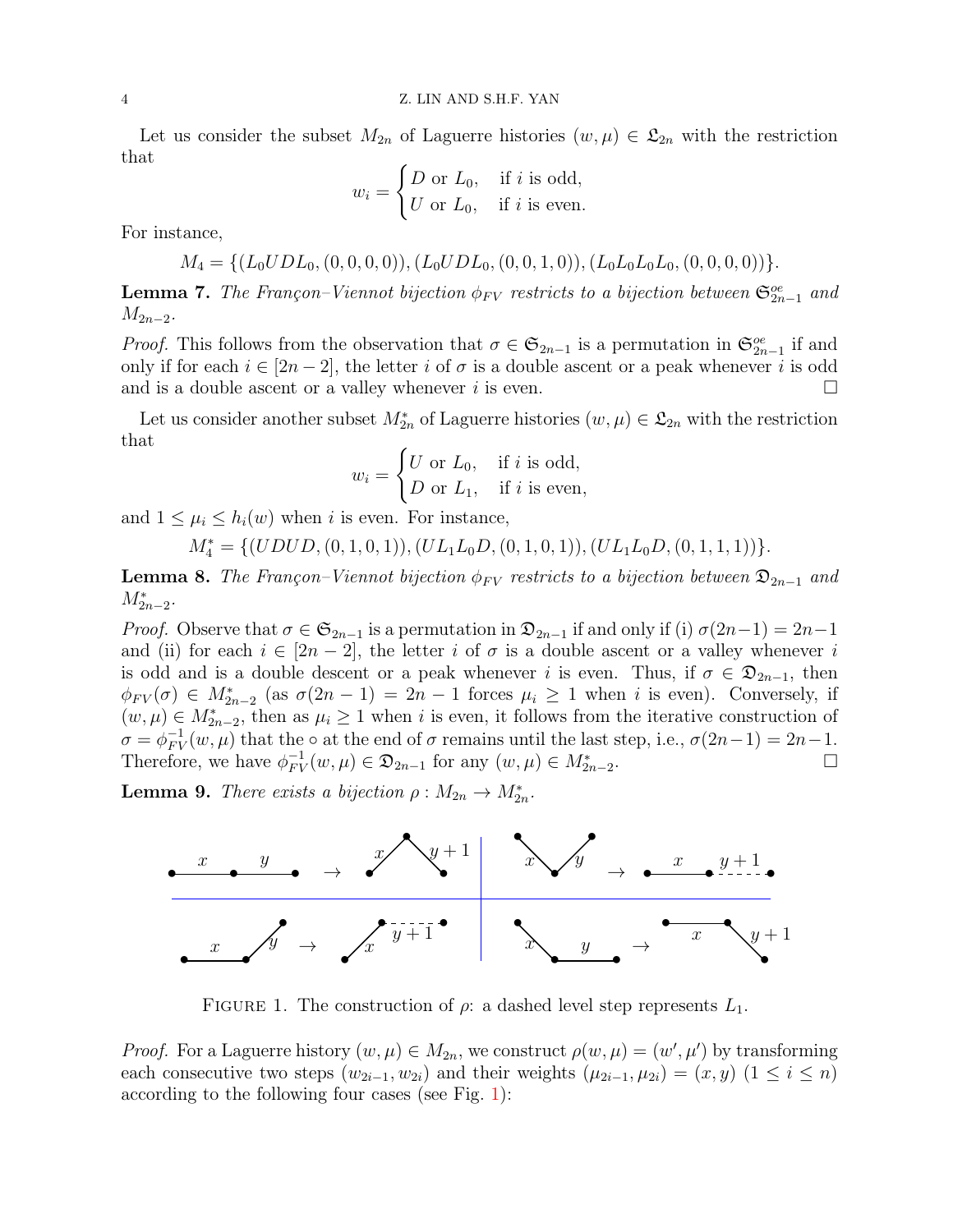- If  $(w_{2i-1}, w_{2i}) = (L_0, L_0)$ , then  $(w'_{2i-1}, w'_{2i}) = (U, D)$  and  $(\mu'_{2i-1}, \mu'_{2i}) = (x, y + 1)$ ;
- If  $(w_{2i-1}, w_{2i}) = (D, U)$ , then  $(w'_{2i-1}, w'_{2i}) = (L_0, L_1)$  and  $(\mu'_{2i-1}, \mu'_{2i}) = (x, y + 1)$ ;
- If  $(w_{2i-1}, w_{2i}) = (L_0, U)$ , then  $(w'_{2i-1}, w'_{2i}) = (U, L_1)$  and  $(\mu'_{2i-1}, \mu'_{2i}) = (x, y + 1)$ ;
- If  $(w_{2i-1}, w_{2i}) = (D, L_0)$ , then  $(w'_{2i-1}, w'_{2i}) = (L_0, D)$  and  $(\mu'_{2i-1}, \mu'_{2i}) = (x, y + 1)$ .

It is routine to check that  $\rho$  sets up an one-to-one correspondence between  $M_{2n}$  and  $M_{2n}^*$ .  $\Box$ 

<span id="page-4-0"></span>By Lemmas [6,](#page-2-0) [7,](#page-3-1) [8](#page-3-2) and [9,](#page-3-3) the composition  $\Phi := \phi_{FV}^{-1} \circ \rho \circ \phi_{FV} \circ \eta$  is a bijection between  $\mathcal{EC}_{2n}$  and  $\mathfrak{D}_{2n-1}$ .

## 3. THE CONSTRUCTION OF  $\psi$  and  $\Psi$

3.1. The construction of  $\psi$ . It is clear that every cycle  $\alpha$  on M can be written uniquely as  $\alpha = (a_1^{l_1})$  $a_1^{l_1}, a_2^{l_2}, \ldots, a_k^{l_k}$  $\binom{l_k}{k}$ , called the *compact form* of  $\alpha$ , where  $a_i \neq a_{i+1}$  for  $1 \leq i \leq k$  (by convention  $a_{k+1} = a_1$  and  $l_i \geq 1$ , that is, all the adjacency letters with the same values are pinched into a bundle. For example, the compact form of the cycle  $(1, 2, 2, 1, 1, 1, 3, 4, 4, 2, 1)$ is  $(1^2, 2^2, 1^3, 3, 4^2, 2)$ . A bundle  $a_i^{l_i}$  $i_i^{l_i}$   $(1 \leq i \leq k)$  is called a *cyclic double ascent* (resp. *cyclic* double descent) of  $\alpha$  if  $a_{i-1} < a_i < a_{i+1}$  (resp.  $a_{i-1} > a_i > a_{i+1}$ ). The parity of a bundle  $a_i^{l_i}$ i is the parity of  $a_i$ . Now if  $\alpha \in \mathcal{EC}_M$ , then define  $\psi(\alpha)$  to be the cycle obtained from  $\alpha$  by moving each even cyclic double ascent bundle to the place immediately before the closest (in clockwise direction) bundle with smaller value. For example (see Fig. [2\)](#page-4-1), if

$$
\alpha = (1, 2^2, 4^3, 6, 5^2, 6, 1^2, 8, 1^2, 4, 5, 8, 3^2, 4),
$$

then

$$
\psi(\alpha) = (1, 6, 5^2, 6, 4^3, 2^2, 1^2, 8, 1^2, 5, 8, 4, 3^2, 4).
$$



<span id="page-4-1"></span>FIGURE 2. An example of  $\psi$ .

Two key observations about  $\psi$  are:

- the resulting cycle  $\psi(\alpha)$  is independent of the order of the movings;
- if the bundle  $a_i^{l_i}$  $a_i^{l_i}$  is an even cyclic double ascent of  $\alpha$ , then  $a_i^{l_i}$  becomes an even cyclic double descent bundle of  $\psi(\alpha)$ .

Moreover, it is routine to check that  $\psi(\alpha) \in \mathcal{DC}_M$ . To see that  $\psi$  is a bijection between  $\mathcal{EC}_M$  and  $\mathcal{DC}_M$ , we define its inverse explicitly. For a given cycle  $\alpha \in \mathcal{DC}_M$ , define  $\psi^{-1}(\alpha)$ to be the cycle obtained from  $\alpha$  by moving each even cyclic double descent bundle to the place immediately before the closest (in anti-clockwise direction) bundle with smaller value. It is routine to check that  $\psi$  and  $\psi^{-1}$  are inverse of each other and thus  $\psi$  is indeed a bijection.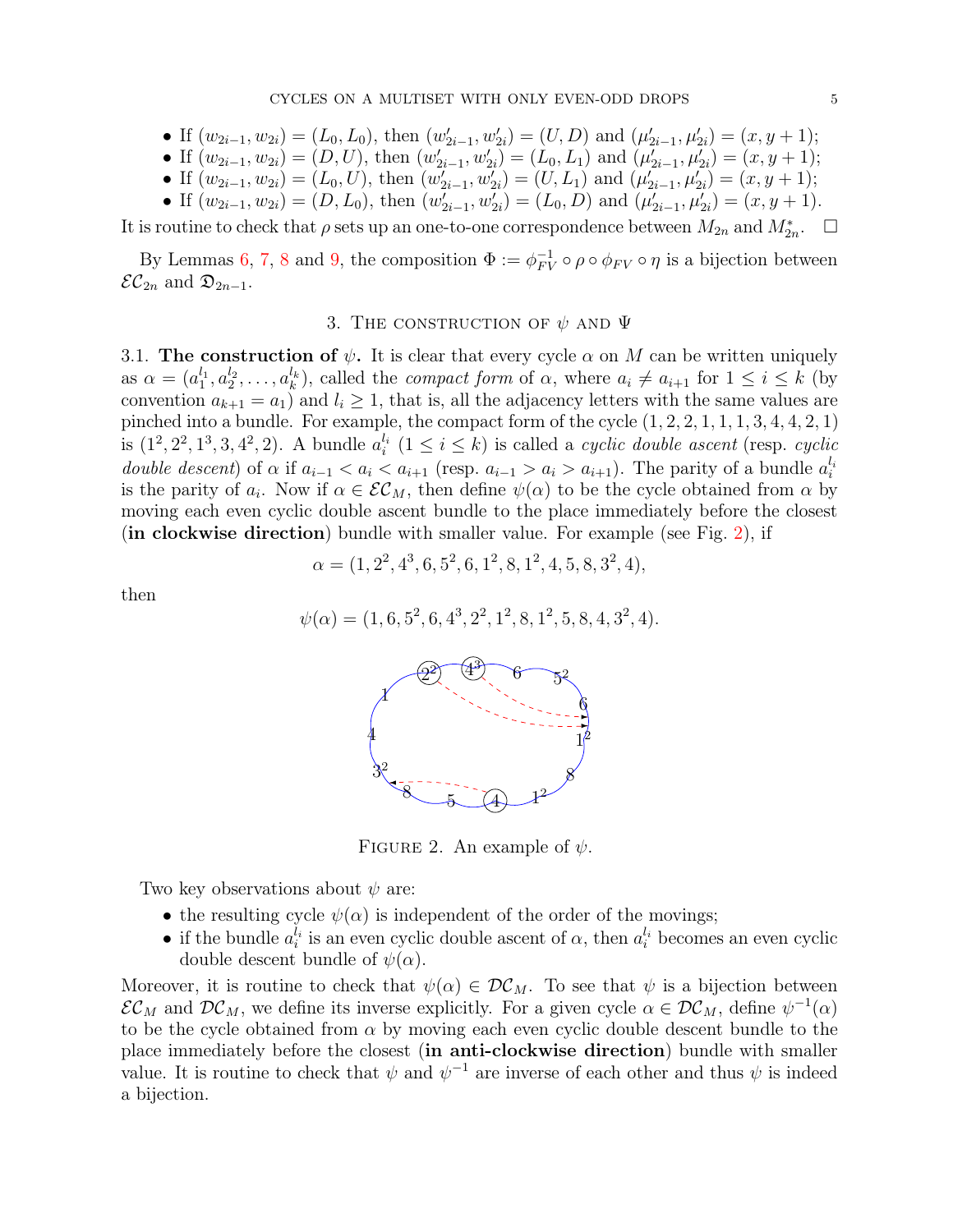<span id="page-5-4"></span>3.2. The construction of  $\Psi$ . Suppose that  $\alpha = (a_1, a_2, \ldots, a_{2n}) \in \mathcal{DC}_{2n}$  with  $a_1 = 1$  and  $a_k = 2n$  for some k, then define  $\vartheta(\alpha)$  to be the permutation

$$
a_{k+1}, a_{k+2}, \ldots, a_{2n}, a_1, a_2, \ldots, a_{k-1}
$$
 (in one line notation),

which is clearly in  $\mathfrak{D}_{2n-1}$ . For example, if  $\alpha = (1, 5, 6, 3, 4, 2) \in \mathcal{DC}_6$ , then  $\vartheta(\alpha) = 34215 \in$  $\mathfrak{D}_5$ . Thus,  $\vartheta$  sets up an one-to-one correspondence between  $\mathcal{DC}_{2n}$  and  $\mathfrak{D}_{2n-1}$ . Now define  $\Psi$  to be the composition θ∘ ψ, which is another bijection between  $\mathcal{EC}_{2n}$  and  $\mathfrak{D}_{2n-1}$  in view of Theorem [3.](#page-1-1)

#### 4. An Inclusion-Exclusion approach to Dumont's result [\(1.1\)](#page-0-0)

<span id="page-5-0"></span>For the sake of completeness, this section is devoted to an Inclusion-Exclusion approach to Dumont's result [\(1.1\)](#page-0-0). Our starting point is the following expression for Genocchi numbers deduced by Dumont [\[2,](#page-6-0) Proposition 1]:

(4.1) 
$$
g_{n+1} = \sum (-1)^{n-u_n} (u_1 u_2 \cdots u_n)^2,
$$

summed over all  $(u_1, u_2, \ldots, u_n)$  such that  $u_1 = 1$  and  $u_i$  equals  $u_{i-1}$  or  $u_{i-1}+1$  for  $2 \le i \le n$ . For example,  $g_4 = (1 \cdot 1 \cdot 1)^2 - (1 \cdot 1 \cdot 2)^2 - (1 \cdot 2 \cdot 2)^2 + (1 \cdot 2 \cdot 3)^2 = 17$ .

For a permutation  $\sigma \in \mathfrak{S}_n$ , a letter  $\sigma(i)$  is called a *descent top* of  $\sigma$  if  $i \in [n-1]$ and  $\sigma(i) > \sigma(i+1)$ . Denote by  $DT(\sigma)$  the set of all descent tops of  $\sigma$ . For example,  $DT(34215) = \{2, 4\}$ . For any  $S \subseteq [2, n] := \{2, 3, ..., n\}$ , let us introduce

<span id="page-5-3"></span><span id="page-5-1"></span>
$$
DT_{=}(S,n) := \{ \sigma \in \mathfrak{S}_n : DT(\sigma) = S \},
$$
  

$$
DT_{\leq}(S,n) := \{ \sigma \in \mathfrak{S}_n : DT(\sigma) \subseteq S \}.
$$

Let  $f=(S, n) = |DT_{=}(S, n)|$  and  $f<(S, n) = |DT_{<}(S, n)|$ . Then, it follows from the principle of Inclusion-Exclusion (see [\[8,](#page-6-6) Sec. 2.1]) that

(4.2) 
$$
f_{=}(S,n) = \sum_{T \subseteq S} (-1)^{|S-T|} f_{\leq}(T,n).
$$

Suppose that  $S = \{s_1, s_2, \ldots, s_k\} \subseteq [2, n]$  with  $s_1 > s_2 > \cdots > s_k > 1$ . Let  $d_i(S) = s_i - s_{i+1}$ for  $i \in [k-1]$  and  $d_k(S) = s_k - 1$ . We have the following product formula for  $f_{\leq}(T, n)$ .

**Lemma 10.** Let  $T \subseteq S$  and let  $u_i = u_i(T) := 1 + |\{t \in T : t \geq s_i\}|$ . Then

<span id="page-5-2"></span>(4.3) 
$$
f_{\leq}(T,n) = \prod_{i=1}^{k} u_i^{d_i(S)}.
$$

*Proof.* For any letter  $\ell$ ,  $s_{i+1} \leq \ell < s_i$ , and any partial permutation p of  $\{n, n-1, \ldots, \ell+1\}$ whose descent top includes in T, there are exactly  $u_i$  positions to insert the letter  $\ell$  into p to obtain a partial permutation of  $\{n, n-1, \ldots, \ell\}$  with descent top includes in T. These  $u_i$  positions are the leftmost space of p plus the spaces immediately after each letter from  $\{t \in T : t \geq s_i\}.$  The desired product formula for  $f_<(T)$  then follows.

Combining [\(4.2\)](#page-5-1) and [\(4.3\)](#page-5-2) we have the following formula for  $f_=(S, n)$  that was obtained by Chang, Ma and Yeh [\[1,](#page-6-7) Theorem 1.1] via different approach.